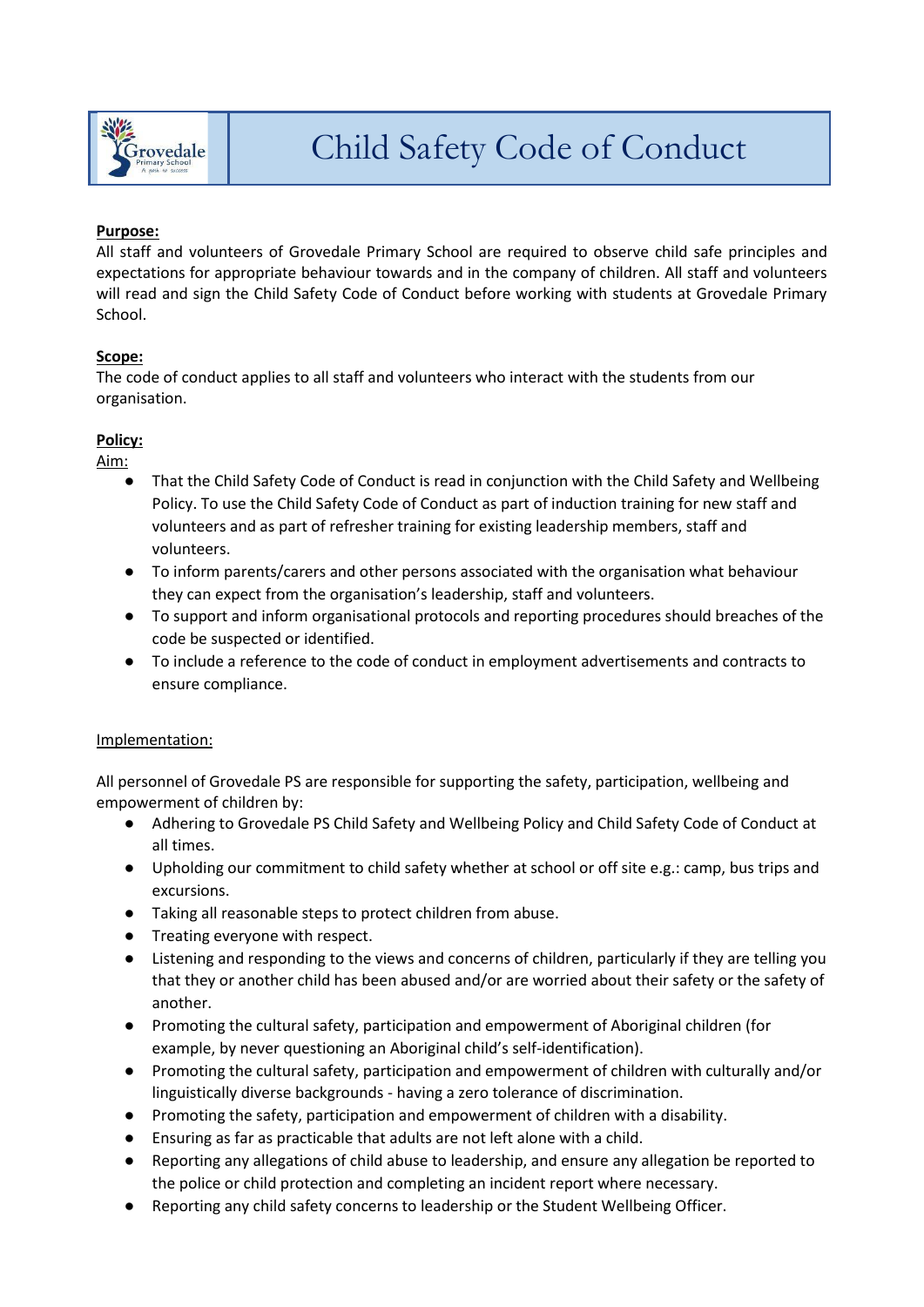- If an allegation of child abuse is made, ensure as quickly as possible that the child(ren) are safe
- Encouraging children to 'have a say' and participate in all relevant organisational activities where possible, especially on issues that are important to them.

Staff and volunteers must not:

- Ignore or disregard any suspected or disclosed child abuse.
- Develop any 'special' relationships with children that could be seen as favouritism (for example, the offering of gifts or special treatment for specific children).
- Exhibit behaviours with children which may be construed as unnecessarily physical (e.g.: inappropriate sitting on laps. Sitting on laps could be appropriate sometime, e.g.: while reading a storybook to a small child in an open plan area).
- Put children at risk of abuse (e.g.: by locking doors, leaving them alone with an unknown person).
- Volunteers must not be alone with a child unless there is a line of sight to other adults.
- Do things of a personal nature that a child can do for themselves, such as toileting or changing clothes.  $\mathbb D$  Engage in open discussions of a mature or adult nature in the presence of children (e.g.: personal social activities, relationship issues).
- Use inappropriate language in the presence of children.
- Express personal views on cultures, race or sexuality in the presence of children.
- Discriminate against any child, including because of culture, race, ethnicity or disability.
- Have any online contact with a child E.g.: social media, personal email, instant messaging, (unless necessary - providing families with e-newsletters, classroom sites).
- Photograph or video a child without the consent of the parent/carer.
- Work with a child whilst under the influence of alcohol or illegal drugs.
- Consume alcohol or drugs at school or at school events in the presence of children.

By observing these standards, you acknowledge your responsibility to immediately report any breach of this code to Grovedale PS leadership.

# If you believe a child is at immediate risk of abuse phone 000.

I agree to adhere to this Code of Conduct:

Name: ...................................................................................

Signature: .................................................................................

Date: .....................................................................................

NOTE: This information should be read in conjunction with the school's other policy documents. This advice does not replace any legislative or regulatory obligations or other professional or occupational codes of conduct that regulate particular staff at the school.

The VIT provides clarity regarding professional behaviour expected of teachers at all times. The code specifies behaviour unacceptable for a professional relationship between a teacher and a student.

"Teachers are always in a professional relationship with the students in their school, whether at school or not".

## **Further Information and Resources:**

● Child Safe Standards